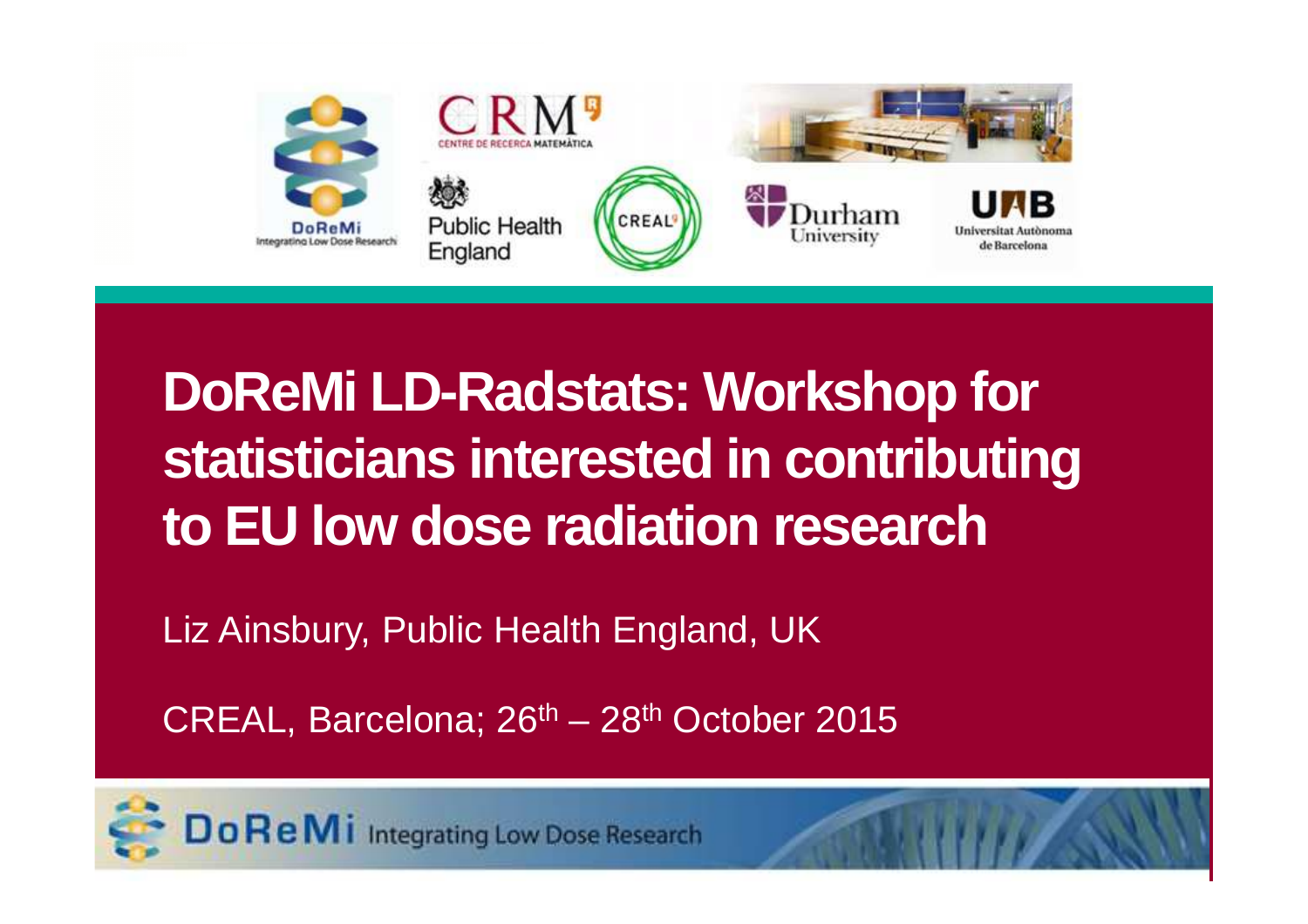### **Introduction**

- -DoReMi Network of Excellence: Integrating low dose research
- -What are the open research questions?
- -How can you / we help?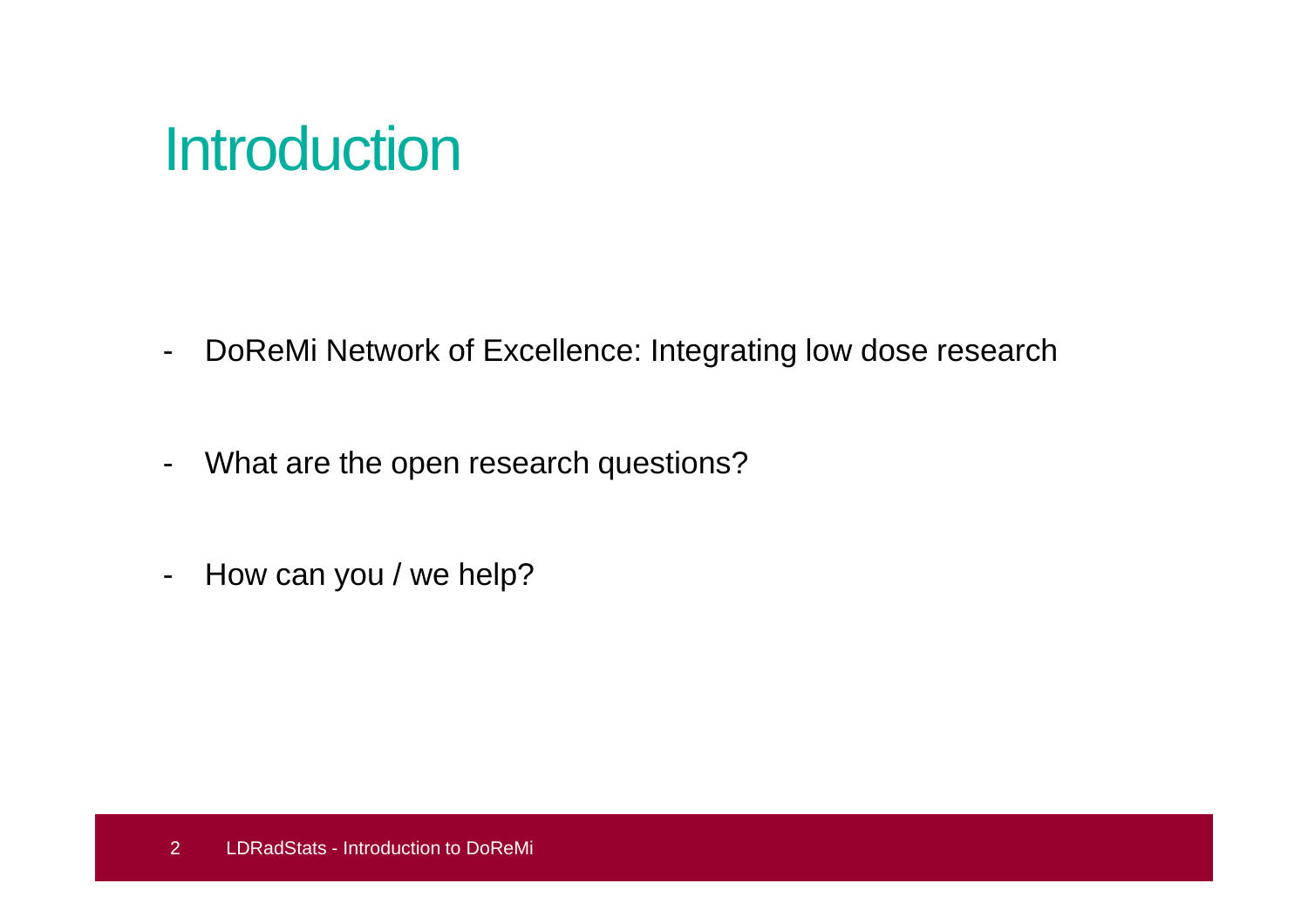## DoReMi

#### "**Low Dose Research towards Multidisciplinary Integration**"

- -Network of Excellence -> Operational research
- -Address the health risks associated with low dose ionising radiation…
- -January 2010 – December 2015
- -12 -> 36 EU partners : Major national bodies and research programmes

### **Key aims:**

- Promote the sustainable integration of low dose risk research in Europe
- -Resolve policy research questions identified by HLEG (www.hleg.de)
- - MELODI platform : Multidisciplinary European Low Dose Risk Research Initiative (www.melodi-online.eu)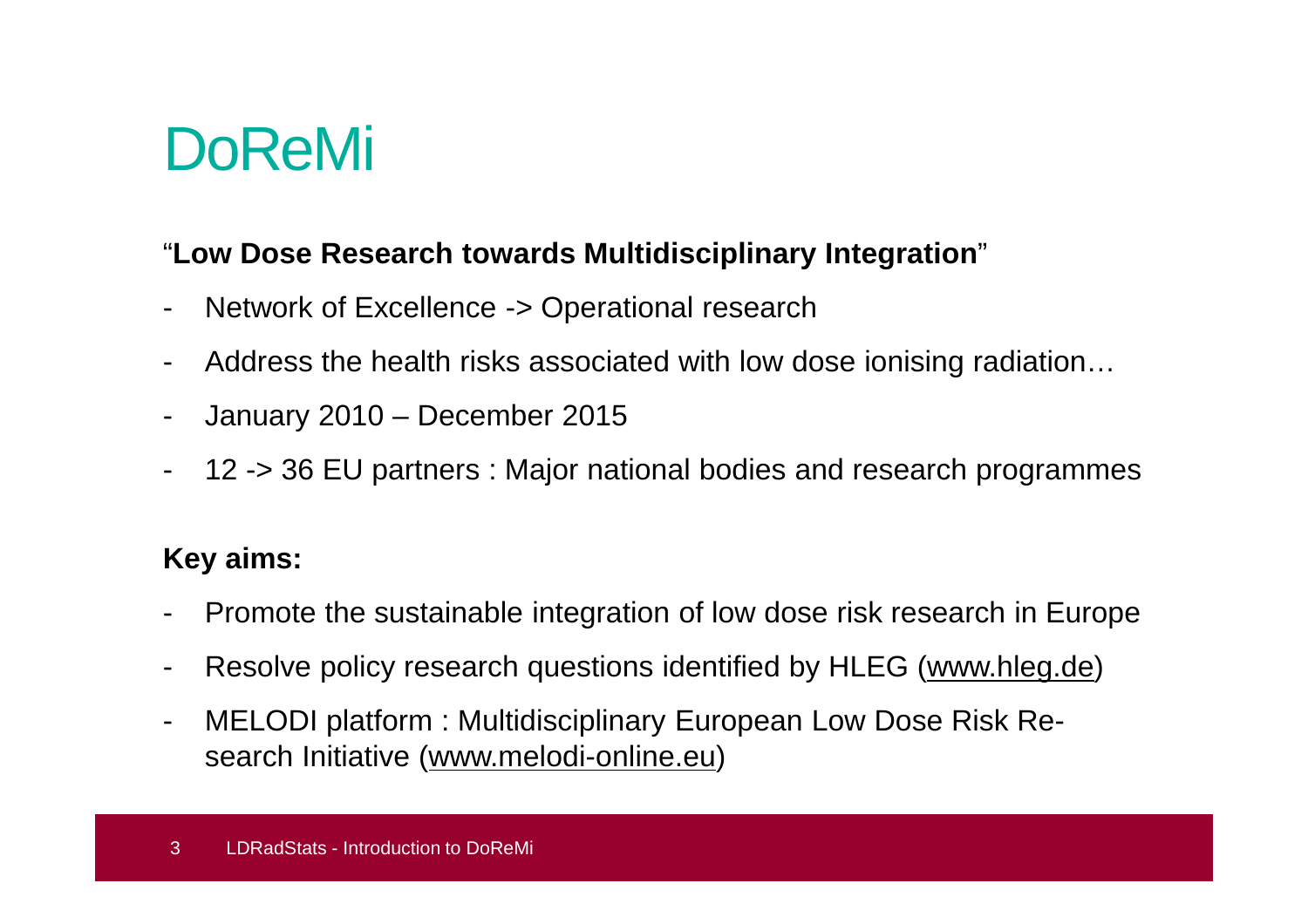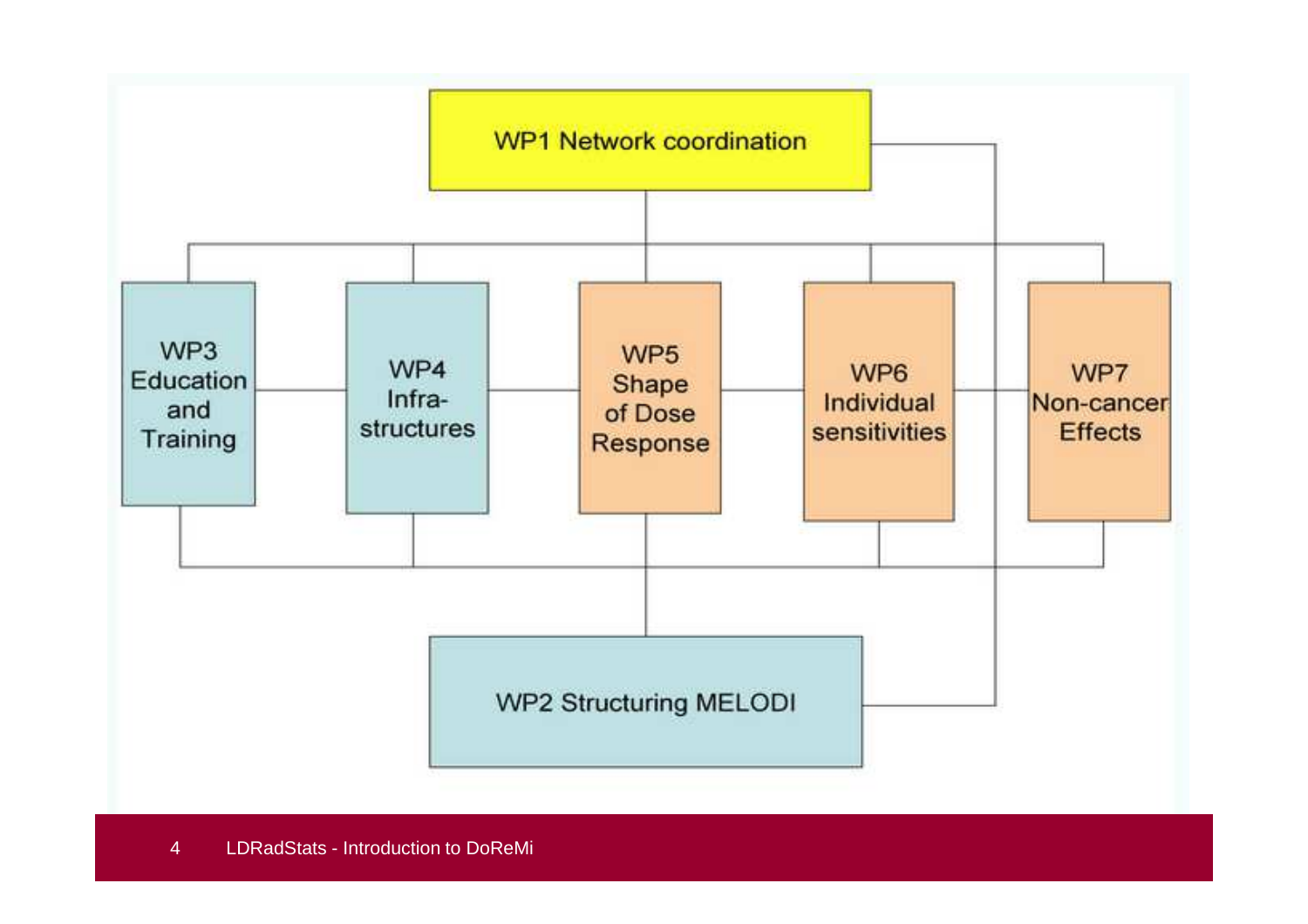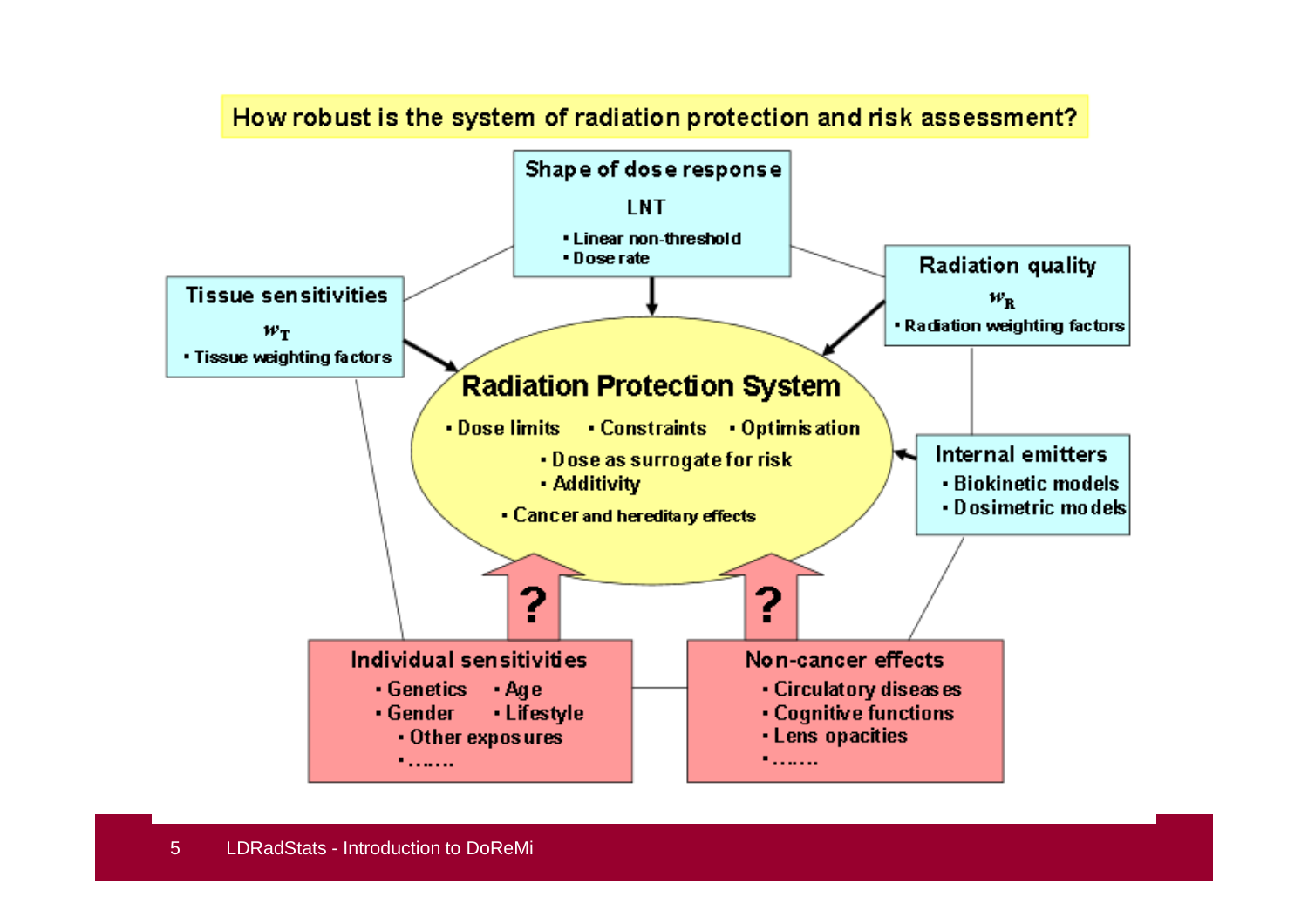# Current system of radiation protection:

#### **ICRP – recommendations based on scientific evidence:**

- -Human population studies, relatively high doses
- -LNT model for cancer risk  $(-5\% Sv^{-1})$
- -Mechanisms span dose range
- -Weighting factors for type of radiation
- -Weighting factors for dose to differentially sensitive tissues
- -Dose rates:  $DDRFF = 2$

**But, little direct human evidence for these RP assumptions!**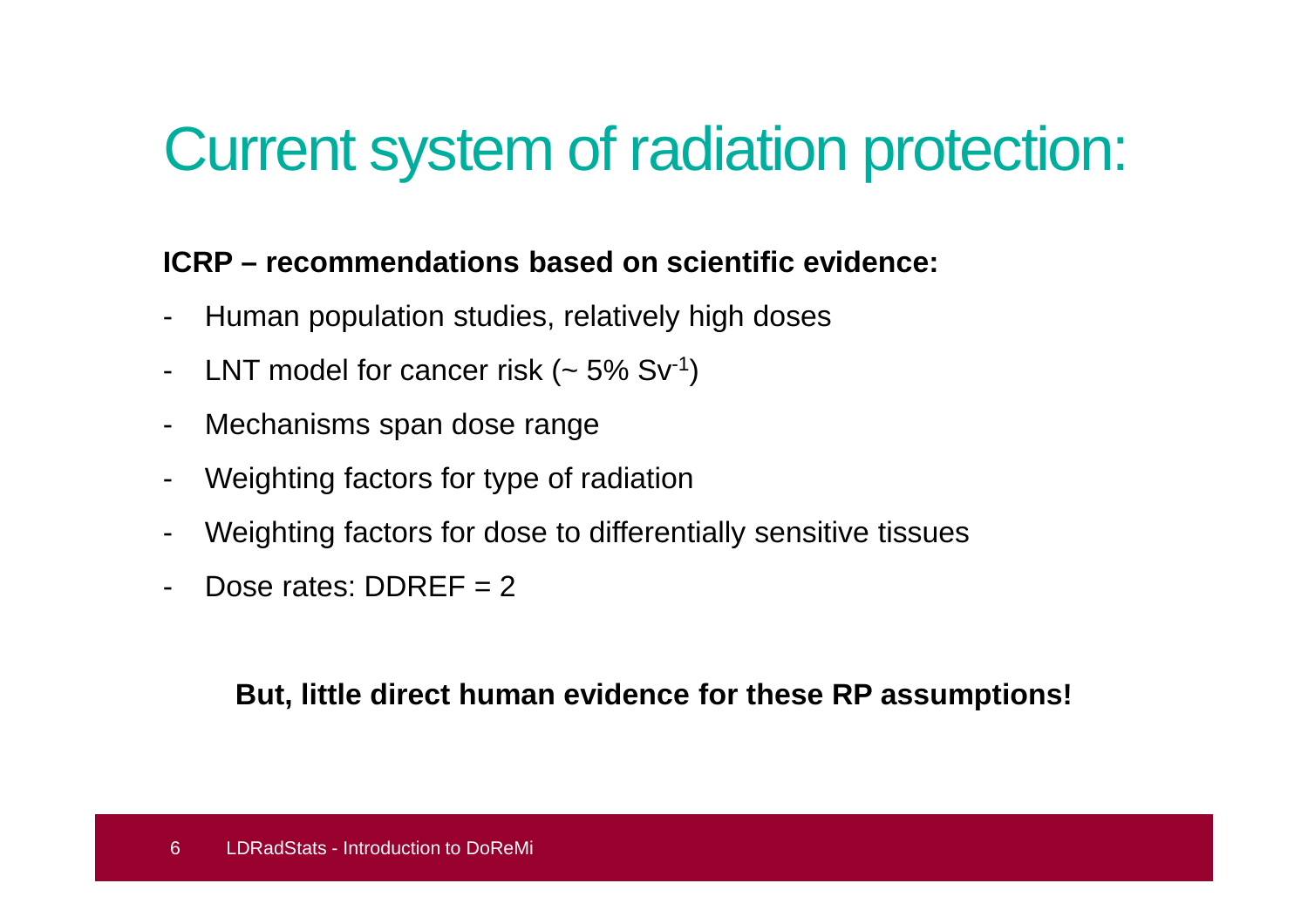# What don't we know?

#### **Key research questions:**

- 1. What is the dependence on energy deposition?
- 2. What is the dependence on dose rate?
- 3. What are the tissue sensitivities?
- 4. What is the modification of risk by genetic and epigenetic factors and gender?
- 5. What is the effect of age on risk?
- 6. What is the effect of lifestyle and/or other exposures on risk?
- 7. What is the effect of physiological state?
- 8. Is there a hereditary component in risk?
- 9. What is the role of non-targeted effects in health risk?

**Cancer Non-cancer effectsEpidemiology**

**Mechanisms**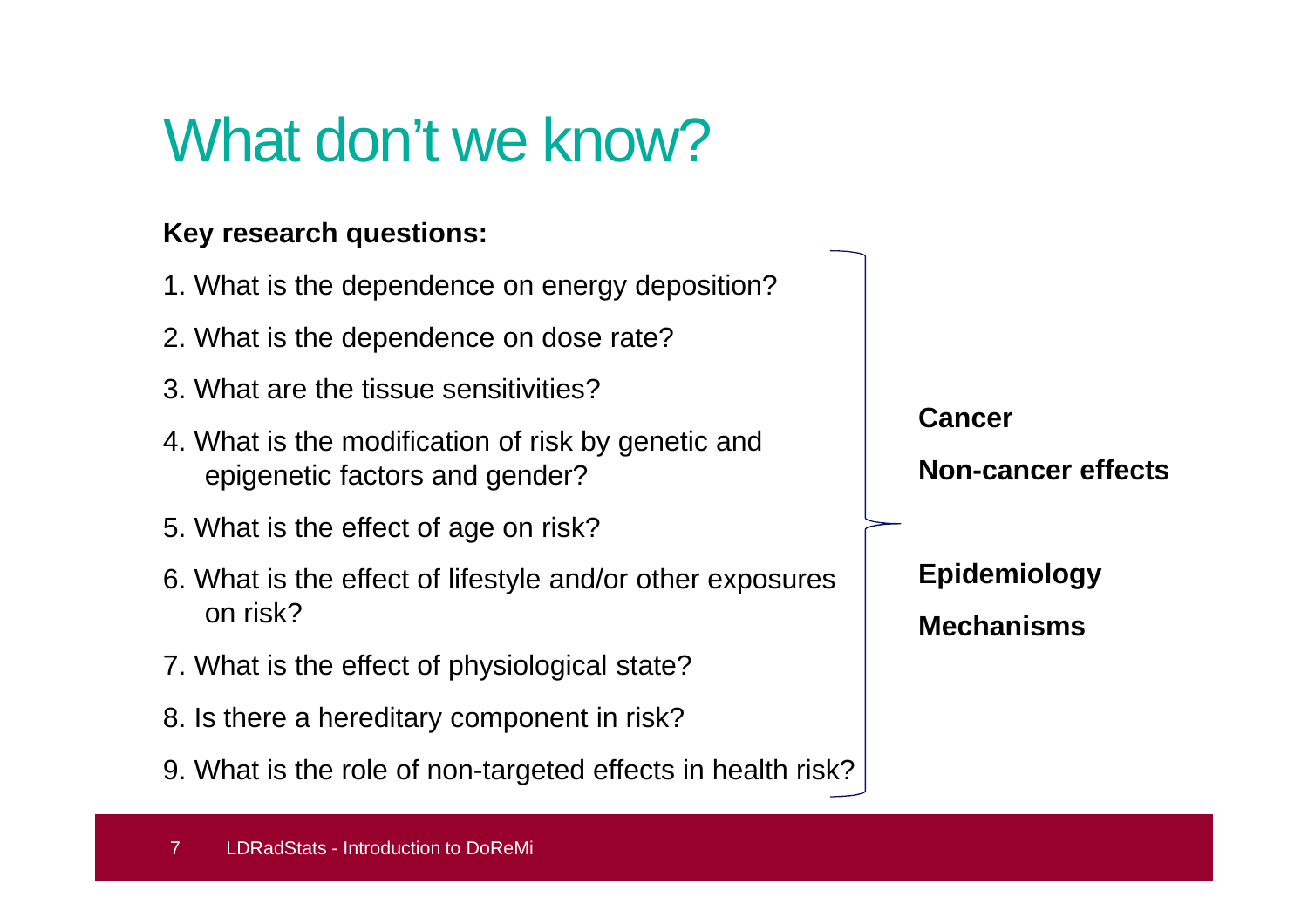# Transitional Research Agenda

### **Joint Programme of Research**

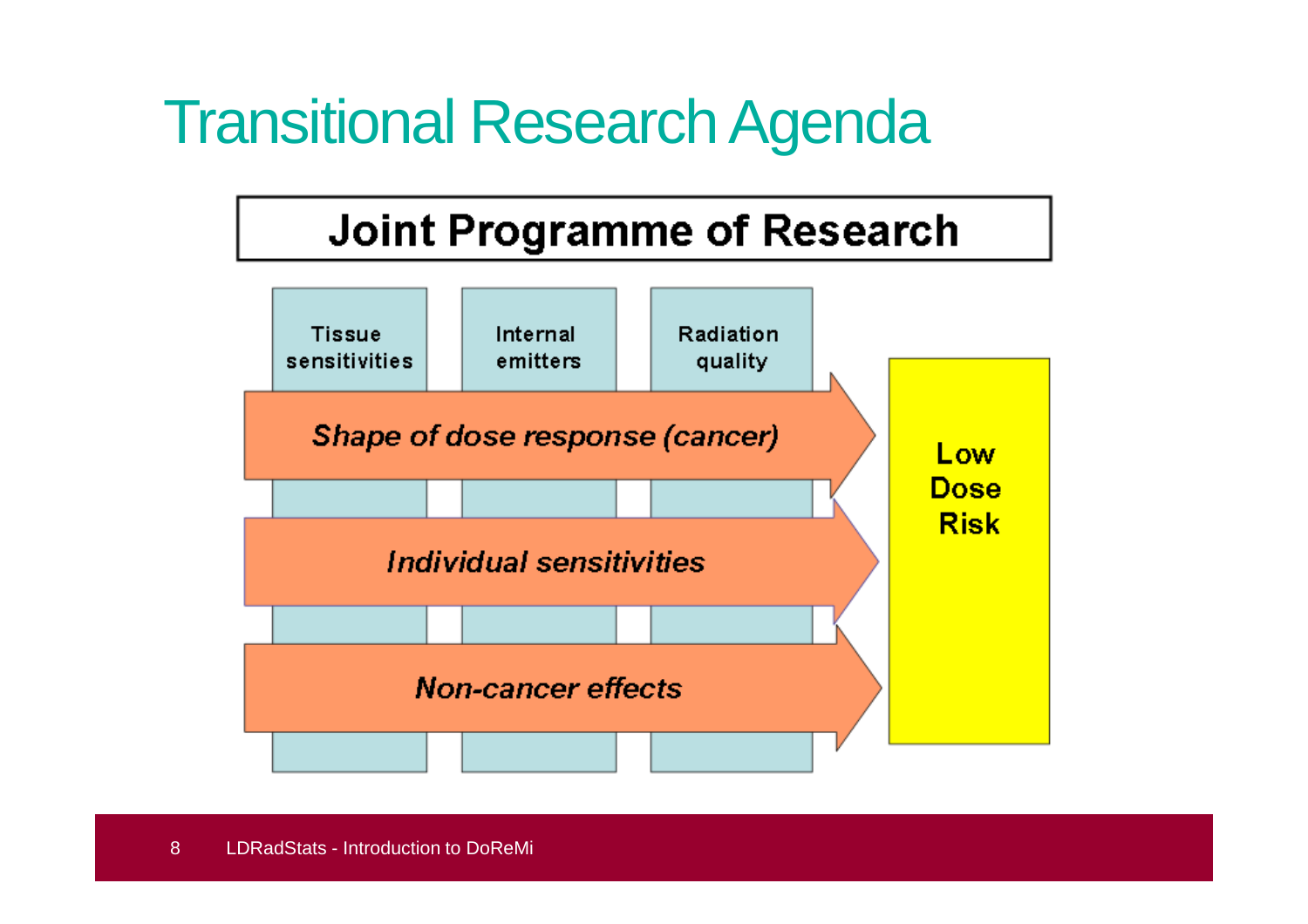# DoReMi TRA / MELODI SRA

- $\blacksquare$ Focus on societal needs
- -Low  $(< 100 \text{ mGy})$  and very low  $(< 10 \text{ mGy})$  doses
- - Need for both epidemiology and mechanistic studies -> fundamental understanding of health risks
- - Need for a well coordinated, multidisciplinary, integrative, research approach to inform RP including:
	- **Mathematical modelling**
	- **Integrated research**
	- **Assessment of uncertainties**
- -Considerations of cost, feasibility, education, infrastructure, etc…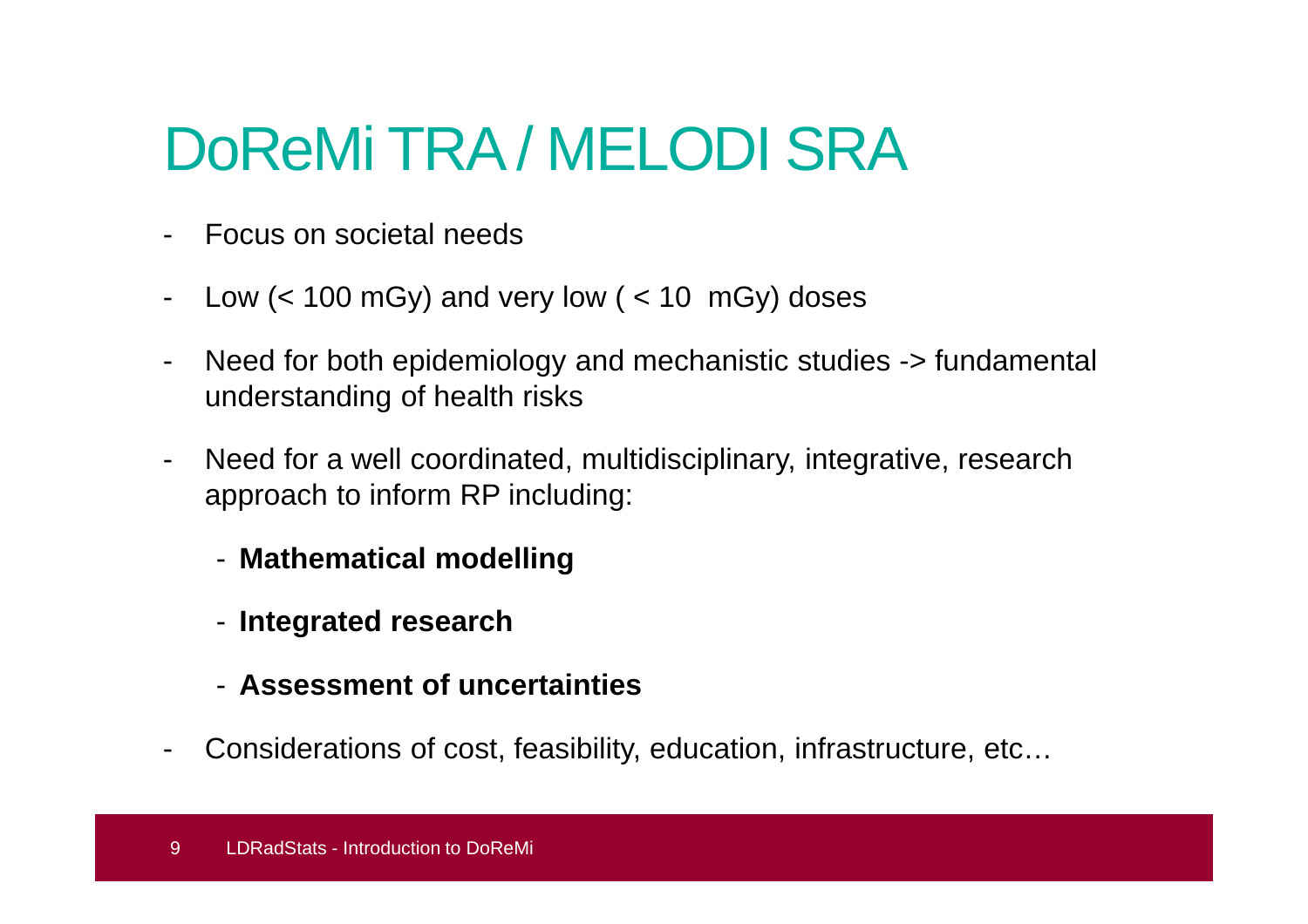# How can you help?

#### **HLEG: Need to reduce uncertainties to demonstrate scientific basis for RP assumptions**:

- Understanding of interaction of radiation with biological targets
- Molecular mechanisms of carcinogenesis and other diseases
- Influence of genetic variability

#### **TRA Research topics:**

- Link epidemiological and mechanistic studies to increase power at low doses (biomarkers for molecular epidemiology)
- Modelling to support risk estimation -> stochastic or deterministic?
- Validation of molecular biomarkers for individual variation
- Integration of research across disciplines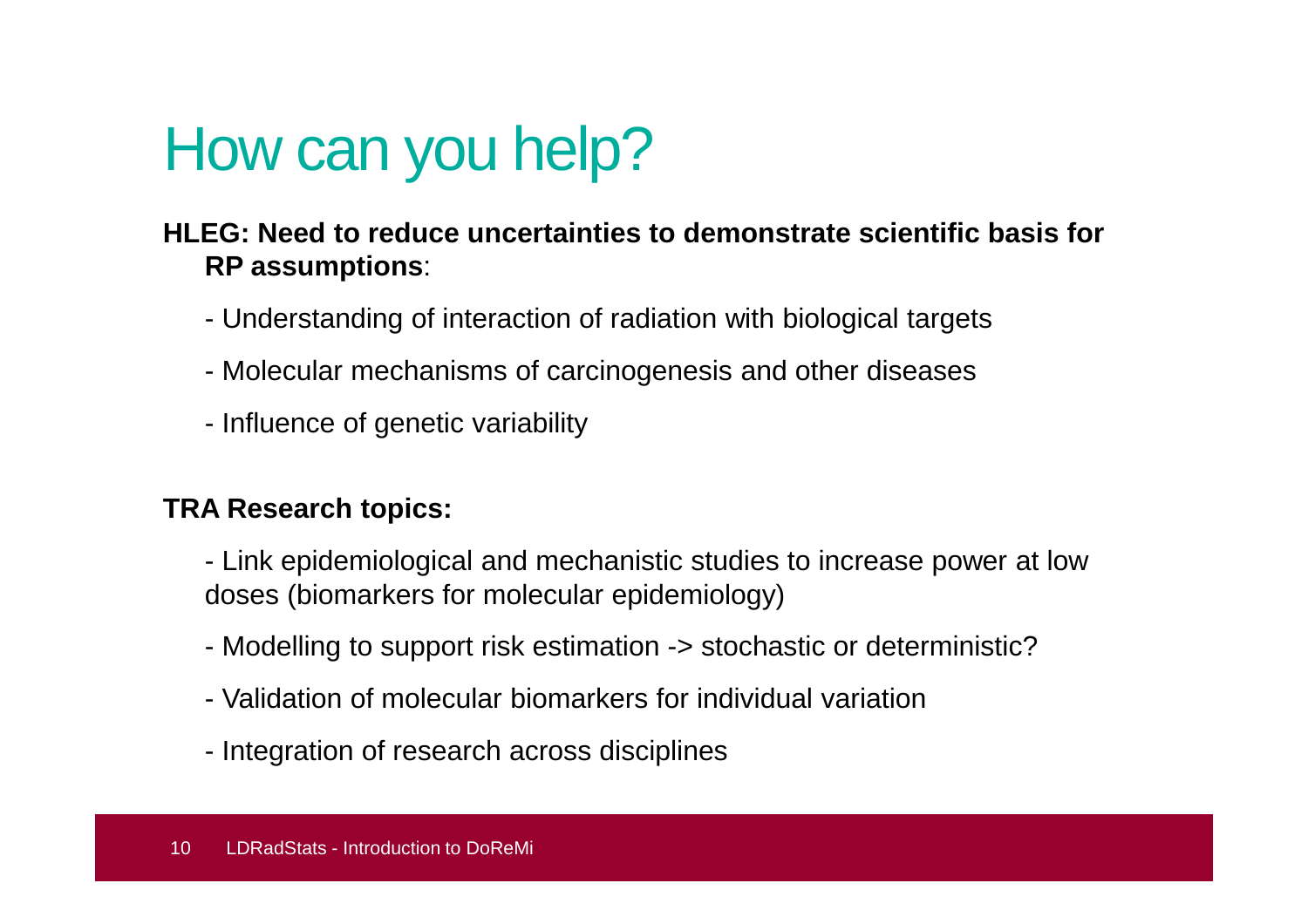## How will the workshop work?

- - Presentations on current work in DoReMi / associated projects
- - Information from external experts on their own current interests
- -Discussion on how to go forward!